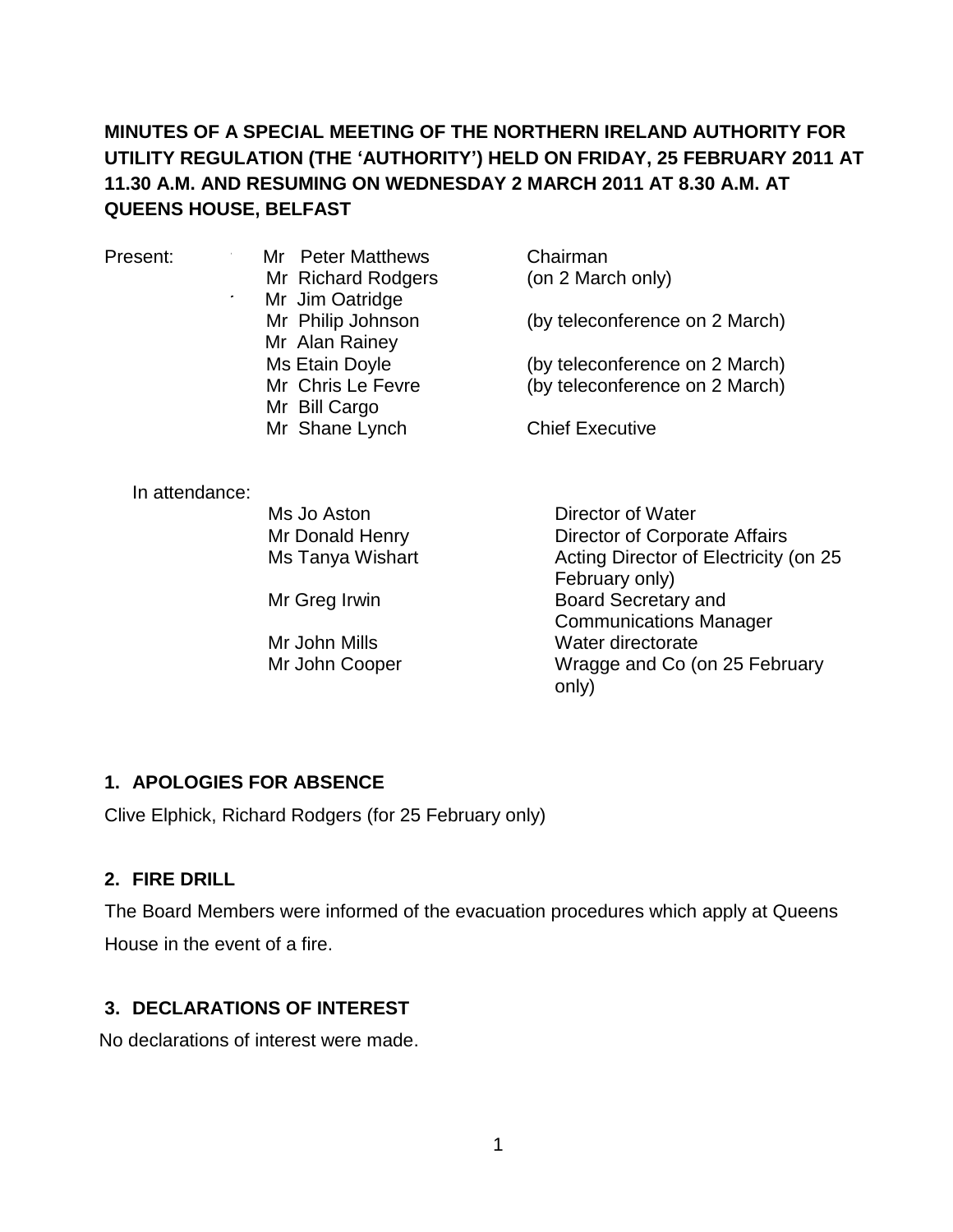#### **4. REVIEW AND APPROVAL OF THE AUTHORITY'S INVESTIGATION REPORT**

The Director of Water introduced a draft investigation report for the board's comment and approval. She provided an annotated commentary on all sections of the draft report.

Board members availed of the opportunity to ask questions on the draft report and discuss issues that emerged. The following issues were clarified and discussed: the condition and performance of water network assets, key operational decisions relating to these assets (and in particular the rotation of supplies), the organisation's major incident planning (in terms of benchmarking, testing, implementation and management), the performance of NI Water during the previous freeze/thaw event in 2009-10 and evidence of lessons learnt, the nature and quality of communications by NI Water during the incident, the utilization of communications technologies (e.g. relating to the consumer contact centre) and the communications mix, the performance of services provided to NI Water by third party organisations, the costs of the incident, the company's risk management procedures and processes, powers available to NI Water help the company deal more effectively with the incident, actions to help mitigate against the impact of adverse weather in the future and, the leadership and management of the company during the freeze/thaw incident.

Board members suggested a small number of specific wording changes for consideration in the final investigation report.

A briefing on the options for regulatory action, in the light of the draft report's findings and conclusions, was also provided to the board.

With all of the issues discussed and clarified, the Chairman brought the board's consideration of the draft investigation report to a conclusion. The Board, subject to consideration of a small number of wording suggestions, unanimously endorsed the draft investigation report for publication.